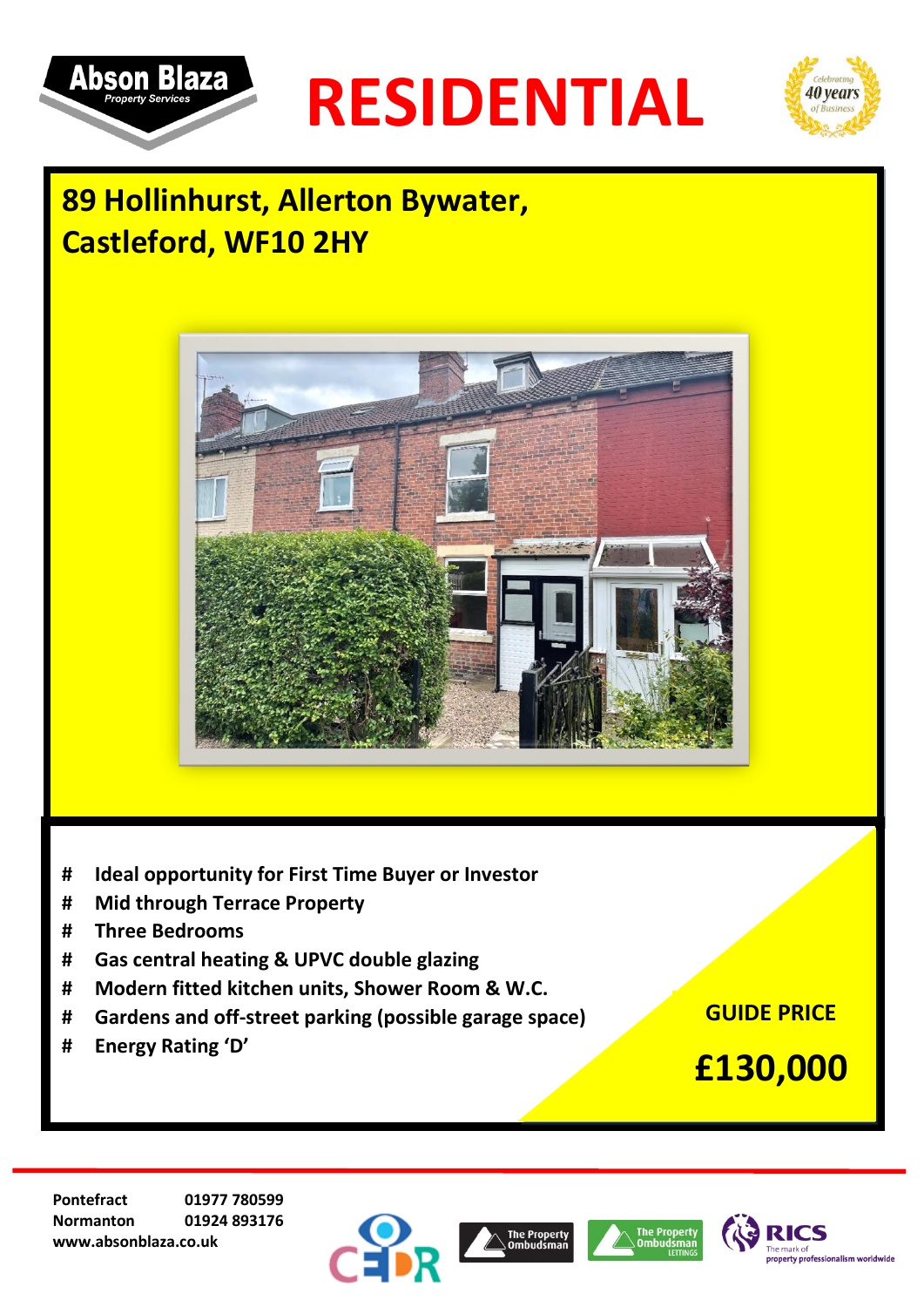

## **DESCRIPTION**

Situated within a popular location, this is an ideal opportunity for a first time buyer or investor to acquire this Inner Terrace Property that has gas fired central heating, UPVC double glazing and offers three bedroom accommodation. The kitchen is fitted with a range of modern base and wall mounted cupboard units together with built in electric oven and hob, electric fire and surround to the lounge, modern shower room/w.c. with electric shower. Outside the property has garden areas to both the front and rear of the property with the front also having off-street parking and an additional lawned garden.

The Accommodation comprises: -

# **FRONT ENTRANCE PORCH**

**LOUNGE: -** 14ft 10in x 12ft 11in (4.53m x 3.95m) and includes a period style fire surround with marble effect insert/hearth and electric fire. Double panel central heating radiator.

**KITCHEN: -** 12ft 5in x 11ft 4in (3.78m x 3.45m) with a range of modern standard base and wall mounted cupboard and drawer units including worktops with tiling above, stainless steel sink unit, built in electric oven and hob, plumbing for automatic washer, store cupboard under stairs and a central heating radiator.

# **REAR ENTRANCE PORCH**

**STAIRCASE** leads up to: -

**FIRST FLOOR**

# **LANDING**

**FRONT BEDROOM No. 1: -** 14ft 10in x 10ft 2in (4.52m x 3.1m) plus store cupboard beneath stairs and a central heating radiator.

**REAR BEDROOM No. 2: -** 12ft 5in x 7ft 6in (3.78m x 2.3m) with a central heating radiator.



**STAIRCASE** leads up to: -

**BEDROOM No. 3: -** 15ft 3in x 14ft 9in (4.66m x 4.51m) with a central heating radiator.

**OUTSIDE:** - This property has enclosed gardens to both the front and rear. Also to the front of the property and beyond the shared service/access road there is off-street parking and a further garden with potential for garage space.

## **SERVICES**

All Mains Services are assumed to be connected and gas central heating is supplied by a wall mounted 'Pro' gas fired combination boiler that is located to the attic room.

## **TENURE**

It is assumed that the property is freehold.

### **COUNCIL TAX**

Wakefield MDC Property Band A.

### **VIEWING**

Strictly by prior appointment with the Agents

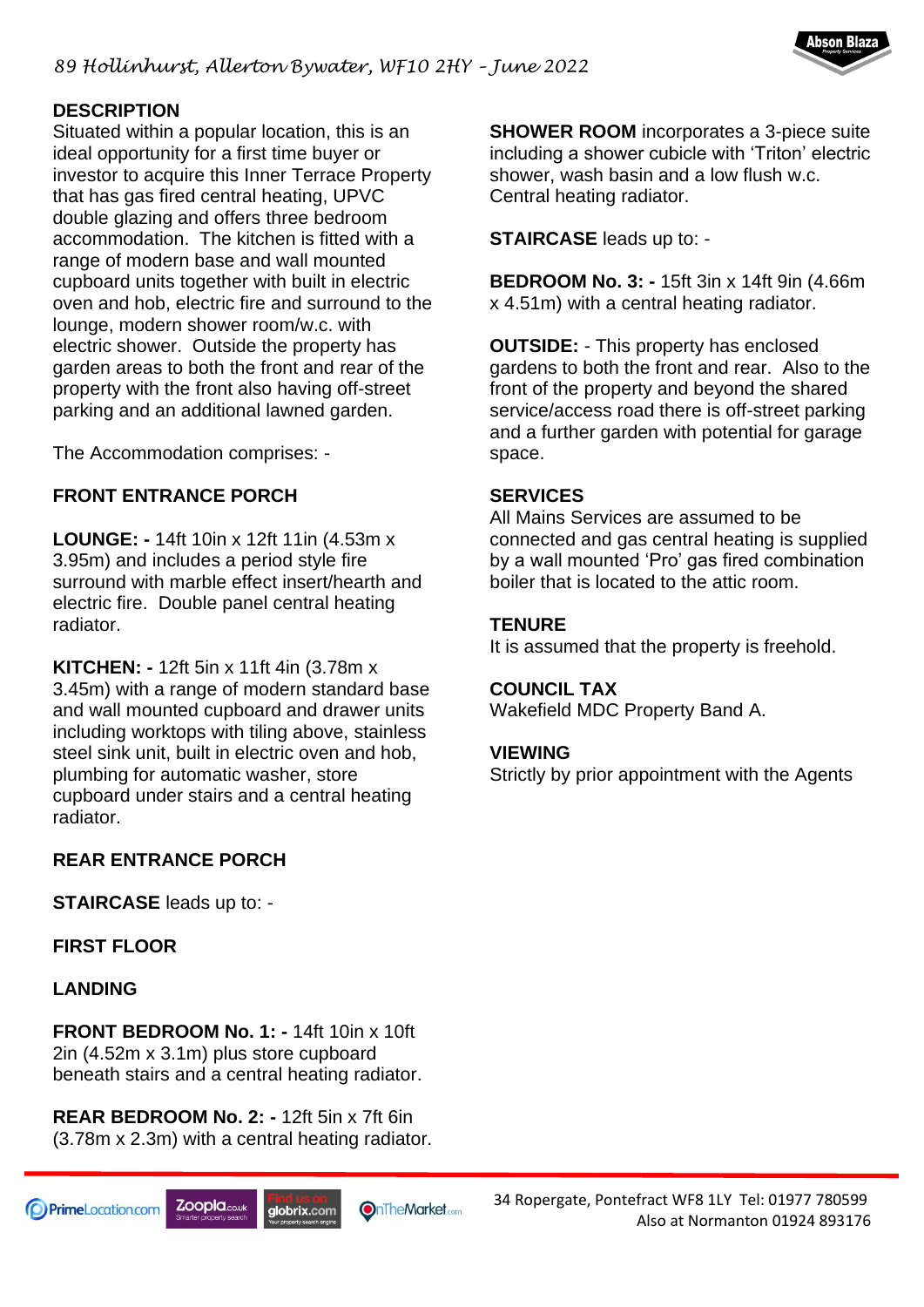



#### **NOTE TO PROSPECTIVE PURCHASERS:**

**Room measurements & Floor Plans:**

**All room measurements are approximate and are usually taken at their widest point. Floor plans are intended as a guide only and are not to scale. We cannot confirm the accuracy of these plans.**

**Tenure & Boundaries:**

**We cannot confirm the Tenure of the property and the boundaries and ownership have not been checked on the Title Deeds for any discrepancies or for any rights of way. All prospective purchasers should make their own enquiries before proceeding to exchange of contracts.**

#### **Services:**

**None of the services and equipment have been tested and no warranties of any kind can be given accordingly, prospective purchasers should bear this in mind when formulating their offers. The sellers do not include in the sale any carpets, light fittings, floor covering, curtains, blinds, furnishing, electrical/gas appliances (whether connected or not) or any other fixtures and fittings unless expressly mentioned in these particulars.**

#### **Additional Information:**

**The information contained within these particulars are intended as a guide to prospective purchaser(s) and neither Abson Blaza Property** 

**Services not the Vendor(s) accept any liability for their accuracy. Prospective purchasers should satisfy themselves by inspection or otherwise** 





**OnTheMarket.com**